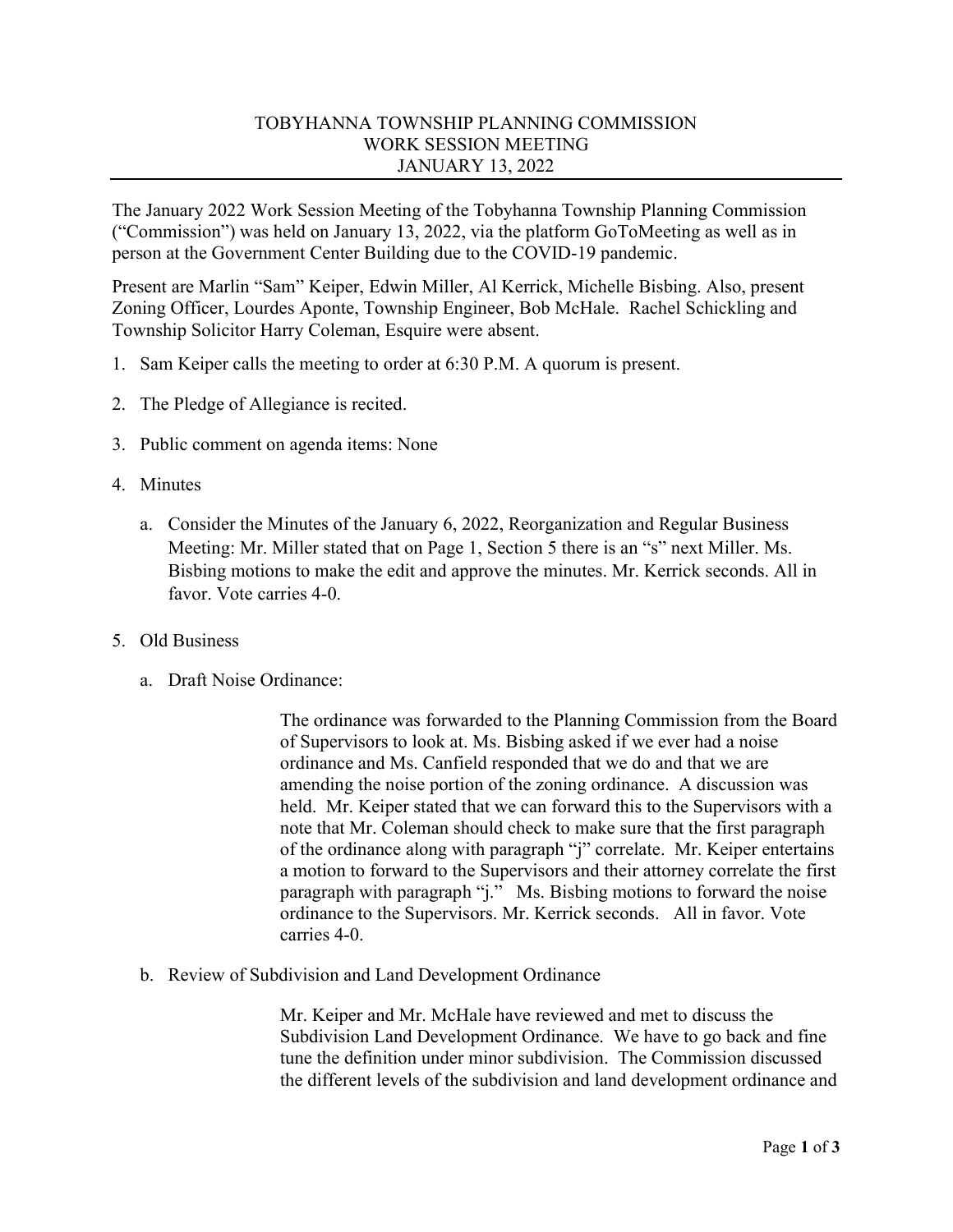plan requirements for a limited-minor subdivision, minor subdivision, and major subdivision with the intent to limit things necessary on a plan.

Discussion was held regarding the proposed limited-minor subdivision definition.

The definition of limited minor subdivision would include but not be limited to a re-subdivision, lot joinder and lot consideration with little or no new land development, no septic, no wells and not building anything at this time.

Item  $1 - 3$  lots instead of 5 lots

Item 2 – add "contains no more 3 new lots served by access"

Add  $2(a)$  or Item  $3 -$  "it would combine no more than 4 existing lots or parcels regarding the size in order to create a single parcel"

Item 3(a) Mr. Kerrick stated that he is not sure we want to put public in there unless you are going to deal with just public streets and roads and not private roads. A discussion was held.

Combine Item  $3(c)$  & (d) to make one sentence

Add Item  $3(g)$  – "if it meets the applicable plan requirements set forth under Article 4 of the plan requirements"

Would like to remove Item 4 Exception. Mr. Coleman was not available to give advice. A discussion was held.

Mr. McHale wanted to discuss the driveway definition and a discussion was held and this will be further discussed at the next meeting.

Discussion was held regarding the proposed minor subdivision definition.

Under Subdivision Classifications – would like to change classification to conditions

Add 2(a) combine no more than 6 existing lots or parcels regardless of the size in order to create a single parcel.

Combine  $2(c)$  &  $(d)$ 

Add  $2(g)$  – "meets plan requirements as set forth in Article 4 of the plan requirements"

Discussion was held regarding the proposed major subdivision definition.